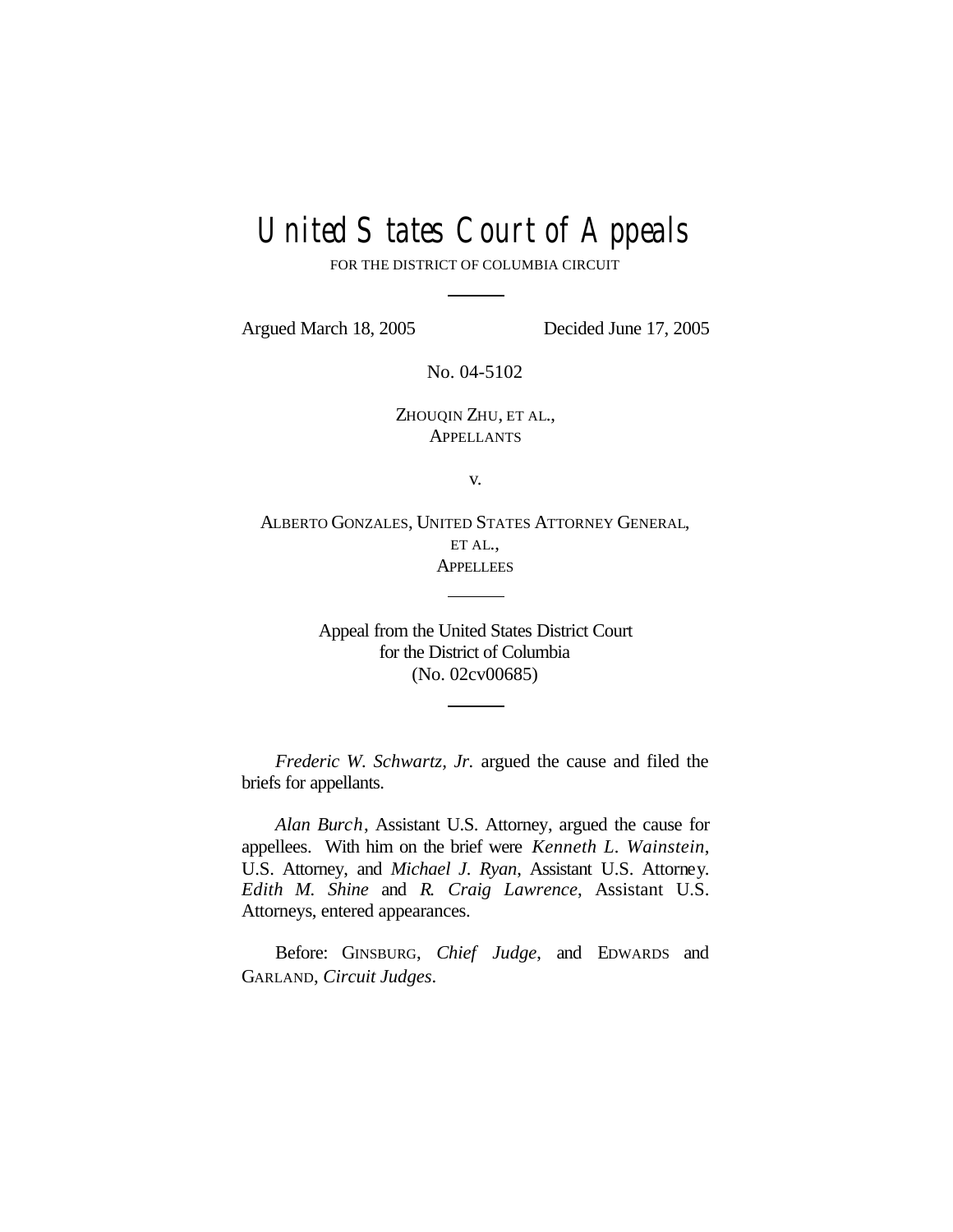### Opinion for the Court by *Chief Judge* GINSBURG.

GINSBURG, *Chief Judge*: Four citizens of the People's Republic of China, working as medical researchers in the United States, appeal from an order of the district court dismissing their complaint, in which they sought review of the Attorney General's refusal to waive the requirement they obtain a "labor certification" in order to petition for a work visa. The district court held that  $\frac{8}{9}$  242(a)(2)(B)(ii) of the Immigration and Nationality Act (INA), as amended by the Illegal Immigration Reform and Immigrant Responsibility Act of 1996, 8 U.S.C. §  $1252(a)(2)(B)(ii)$ , deprived the court of jurisdiction to entertain the complaint. We agree and hence affirm the district court's dismissal of the complaint.

#### I. Background

The plaintiffs each petitioned for a work visa under §  $203(b)(2)$  of the INA, which gives a preference to otherwise "qualified immigrants who are members of the professions holding advanced degrees."  $8 \text{ U.S.C. } \frac{6}{9} \text{ 1153(b)(2)(A).}$ Ordinarily a § 203(b)(2) petitioner must get a certification from the Secretary of Labor that "there are not sufficient workers" in the field in which he works and that his employment "will not adversely affect the wages and working conditions of workers in the United States." *Id.* § 1182(a)(5)(A). "[T]he Attorney General may," however, "when [he] deems it to be in the national interest, waive the requirements of  $[\S 1153(b)(2)(A)]$ that an alien's services in the sciences, arts, professions, or business be sought by an employer in the United States." *Id.* §  $1153(b)(2)(B)(i)$ .

The Attorney General delegated his authority to waive the labor certification requirement to the Commissioner of the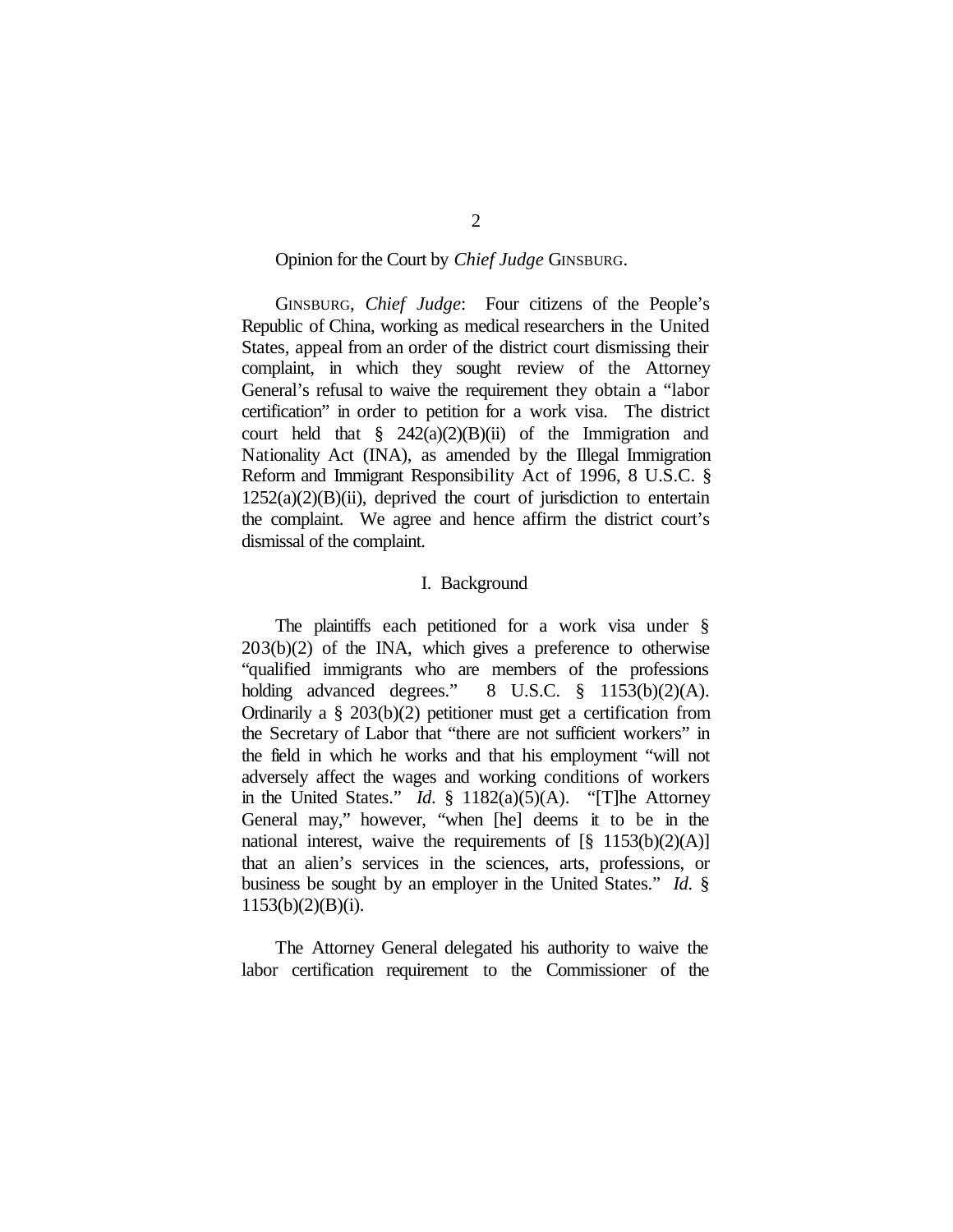Immigration and Naturalization Service (INS), 8 C.F.R. § 2.1 (2001) – now the Bureau of Citizenship and Immigration Services, Department of Homeland Security – who in turn delegated it to the directors of the several INS regional service centers, *id.* § 204.5(k)(ii). Each plaintiff, in his or her petition for a work visa, requested that the appropriate regional director waive the labor certification requirement, and each such request was denied.

After the Office of Administrative Appeals affirmed those denials, the plaintiffs filed this action in the district court, which granted the Government's motion to dismiss for lack of subjectmatter jurisdiction. *Zhu v. INS*, 300 F. Supp. 2d 77, 81 (2004). Specifically, the court held judicial review of a decision to deny a waiver of the labor certification requirement was barred by §  $1252(a)(2)(B)(ii)$ , which provides in relevant part,

Notwithstanding any other provision of law, no court shall have jurisdiction to review –

....

(ii) any ... decision or action of the Attorney General the authority for which is specified under [subchapter 2 of chapter 12 of 8 U.S.C., §§ 1151-1379] to be in the discretion of the Attorney General, other than the granting of relief under section 1158(a) of this title

and the plaintiffs appealed.

#### II. Analysis

The plaintiffs argue the reference in  $\S$  1252(a)(2)(B)(ii) to decisions "specified ... to be in the discretion of the Attorney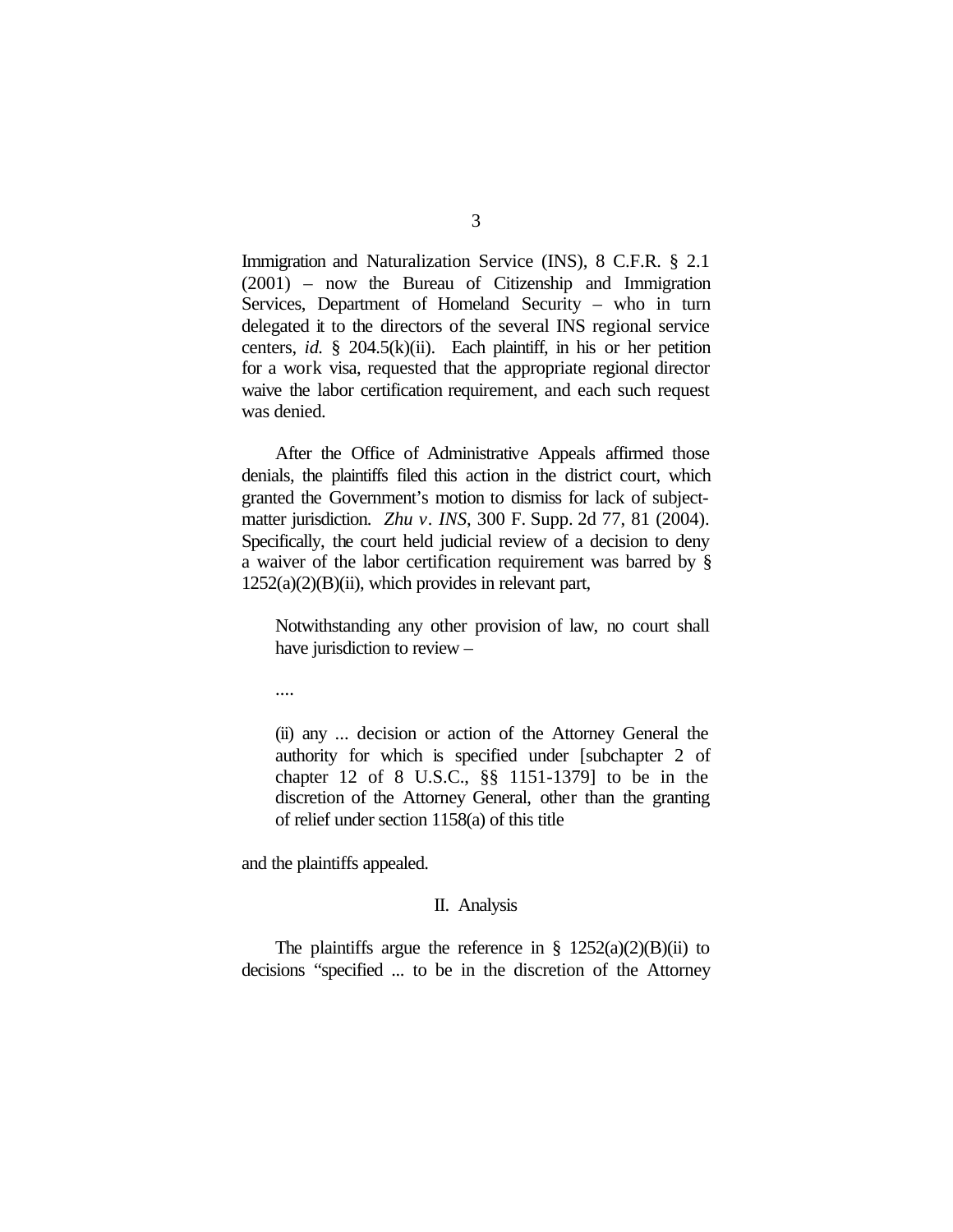General" denotes only decisions made expressly discretionary by the terms of the authorizing statute. The Government defends the district court's reading of the statute and argues in the alternative that the Attorney General's decision not to waive the labor certification requirement is "committed to agency discretion by law" and hence shielded from judicial review under the Administrative Procedure Act, 5 U.S.C. § 701(a)(2). Reviewing the question of statutory interpretation *de novo*, *see United States v. Braxtonbrown-Smith*, 278 F.3d 1348, 1352 (D.C. Cir. 2002), we hold  $\S$  1252(a)(2)(B)(ii) precludes judicial review and therefore do not reach the APA question.

In their principal brief the plaintiffs essentially contend the exercise of the authority granted in  $\S$  1153(b)(2)(B)(i) is not "specified ... to be in the discretion of the Attorney General" under  $\frac{1252(a)(2)(B)(ii)}{b}$  because "[s] pecified ... means to mention expressly" and the word "discretion" does not appear in §  $1153(b)(2)(B)(i)$ . This contention is bolstered, according to the plaintiffs, by the contrast between that section and the numerous other sections of subchapter 2 in which the Attorney General is expressly authorized to exercise "discretion." *See, e.g.*, 8 U.S.C. § 1159(b) ("Not more than 10,000 of the refugee admissions ... may be made available ... in the Attorney General's discretion"); *id.* § 1181(b) ("returning resident immigrants ... may be readmitted ... by the Attorney General in his discretion").

The plaintiffs' interpretation cannot be squared with the last clause of  $\S$  1252(a)(2)(B)(ii), an exception to the rule against judicial review for "any ... decision ... granting ... relief under section 1158(a)." Significantly, "discretion" nowhere appears in § 1158(a). The exception therefore establishes that a decision may be "specified ... to be in the discretion of the Attorney General" even if the grant of authority to make that decision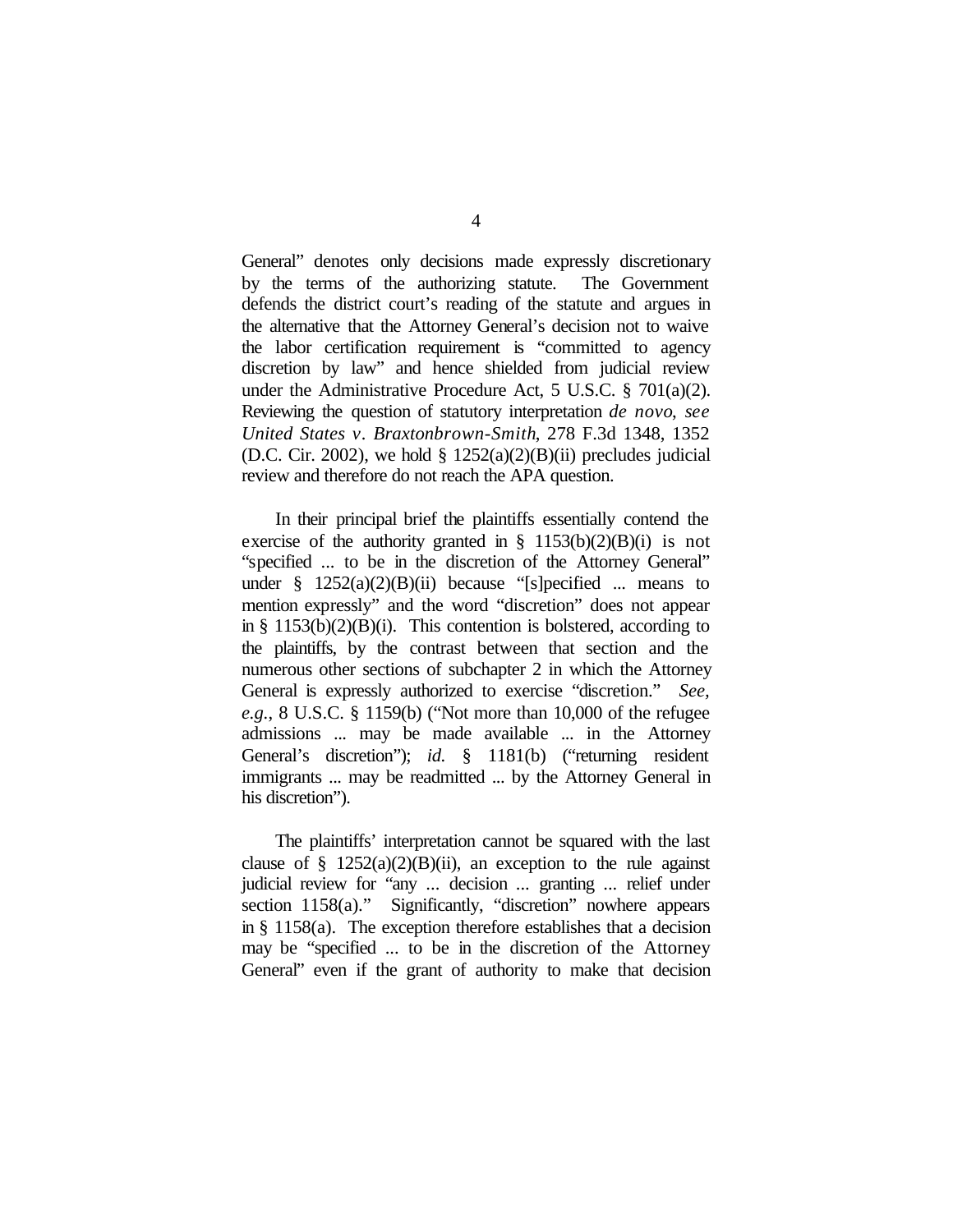does not use the word "discretion." Put otherwise, under the plaintiffs' interpretation the exception for decisions granting relief under § 1158(a) would be superfluous. Because we must "give effect, if possible, to every clause and word of a statute," *United States v. Menasche*, 348 U.S. 528, 538-39 (1955); *see also Qi-Zhuo v. Meissner*, 70 F.3d 136, 139 (D.C. Cir. 1995), and because we think it unlikely the Congress intended that, regardless of context, no grant of authority to the Attorney General be deemed discretionary unless it uses the word "discretion," *cf. Gade v. Nat'l Solid Wastes Mgmt. Ass'n*, 505 U.S. 88, 112 (1992) (rejecting view Congress must use "magic words" expressly to preempt state law), we reject the plaintiffs' rendition of the statute.

In their reply brief the plaintiffs retreat to the position that the determinative issue is not whether a grant of authority contains the term "discretion" but instead whether it "dictates discretion." The Government seems to agree generally with that proposition but it notes a division among the circuits with respect to the degree of discretion that must attach to a decision of the Attorney General before it comes within the ambit of §  $1252(a)(2)(B)(ii)$ . Six circuits, by the Government's count, require only that a decision be "discretionary in nature," *see, e.g.*, *El-Khader v. Monica*, 366 F.3d 562, 567 (7th Cir. 2004), whereas the Ninth Circuit requires that to avoid judicial review under that provision a decision be left "entirely within [the] judgment or conscience" of the Attorney General. *Spencer Enters., Inc. v. United States*, 345 F.3d 683, 690 (2003).

We need not choose between these rival approaches because, as the Government argues,  $\S 1153(b)(2)(B)(i)$  comes within the reach of  $\S$  1252(a)(2)(B)(ii) even under the more demanding standard used by the Ninth Circuit. That the Attorney General has complete discretion with respect to the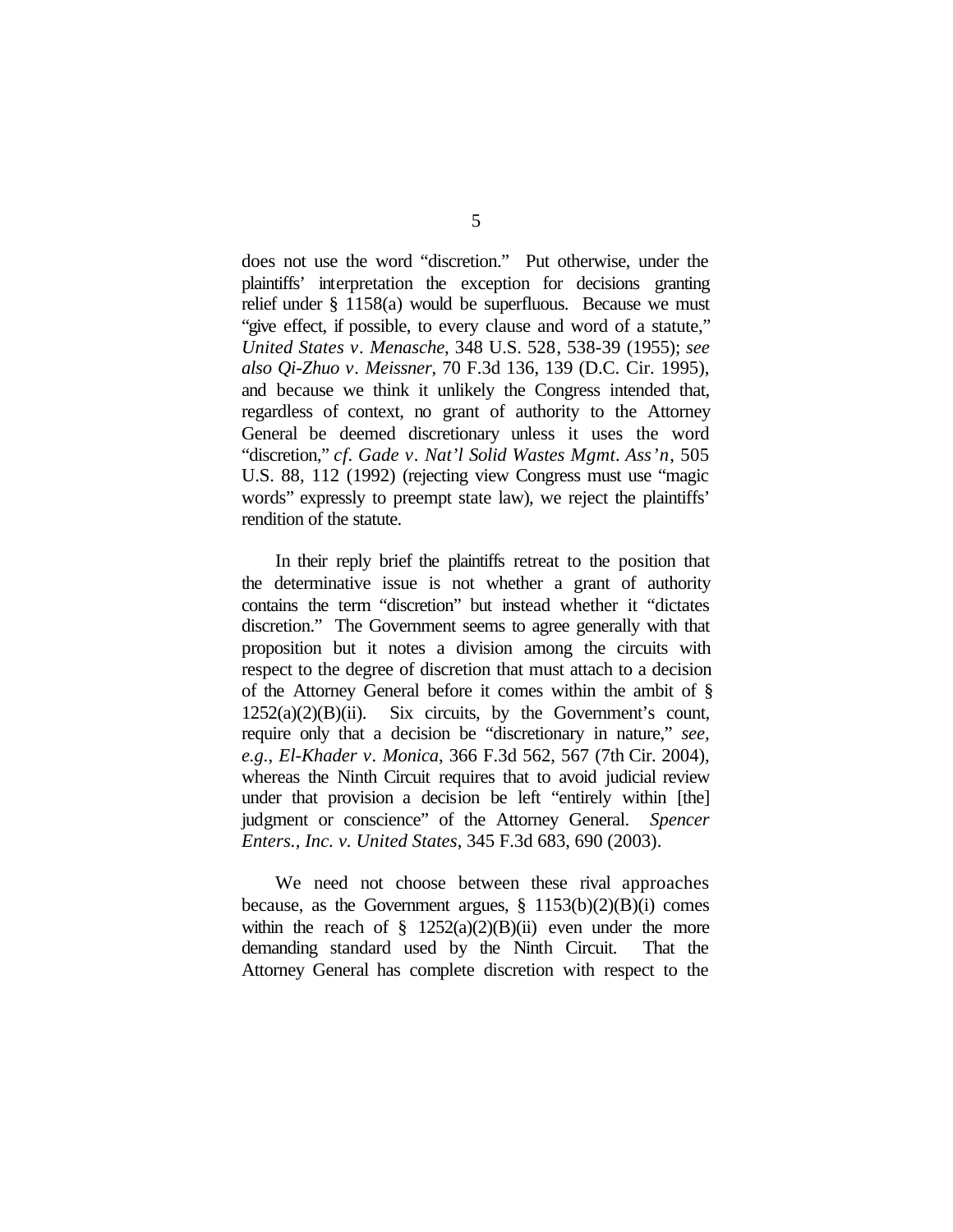labor certification requirement is established by the terms of the waiver provision. First, the Attorney General in any particular case may "deem" a waiver of the requirement to be in the "national interest," which determination calls upon his expertise and judgment unfettered by any statutory standard whatsoever. *See Webster v. Doe*, 486 U.S. 592, 600 (1988) (statute allowing Director of Central Intelligence to terminate employee whenever he "'shall *deem* such termination necessary or advisable in the interests of the United States' ... fairly exudes deference"). Second, even if the Attorney General deems a waiver to be in the national interest, the statute provided that he "may" – not that he must – then grant it. Assuming for the sake of the argument that the "national interest" is a manageable legal standard, *but see id.*, this suggests not that the Congress expected the Attorney General actually to deny a petition the grant of which he deems to be in the national interest, but rather that his decision under  $\S$  1153(b)(2)(B)(i) is, like "Speech or Debate in either House [of the Congress, not to] be questioned in any other Place," U.S. CONST., art. I, § 6, and certainly not in a court. *Helstoski v. Meanor*, 442 U.S. 500, 506-08 (1979). It is, in the parlance of the Ninth Circuit, "entirely discretionary." *See Spencer Enters.*, 345 F.3d at 690 (instancing statute providing "Attorney General '*may grant* asylum' to aliens who qualify ... but need not" as "example of the type of decisions" whose authority is specified by statute to be entirely discretionary").

The plaintiffs' final argument is that the term "may" "does not necessarily suggest unlimited discretion." *Zadvydas v. Davis*, 533 U.S. 678, 697 (2001). True enough, but the "usual presumption" is that "'may' confers discretion." *Int'l Union, United Auto., Aerospace & Agric. Implement Workers of Am. v. Dole*, 919 F.2d 753, 756 (D.C. Cir. 1990). Where there are conflicting signals, "discerning Congress's intent to bestow or